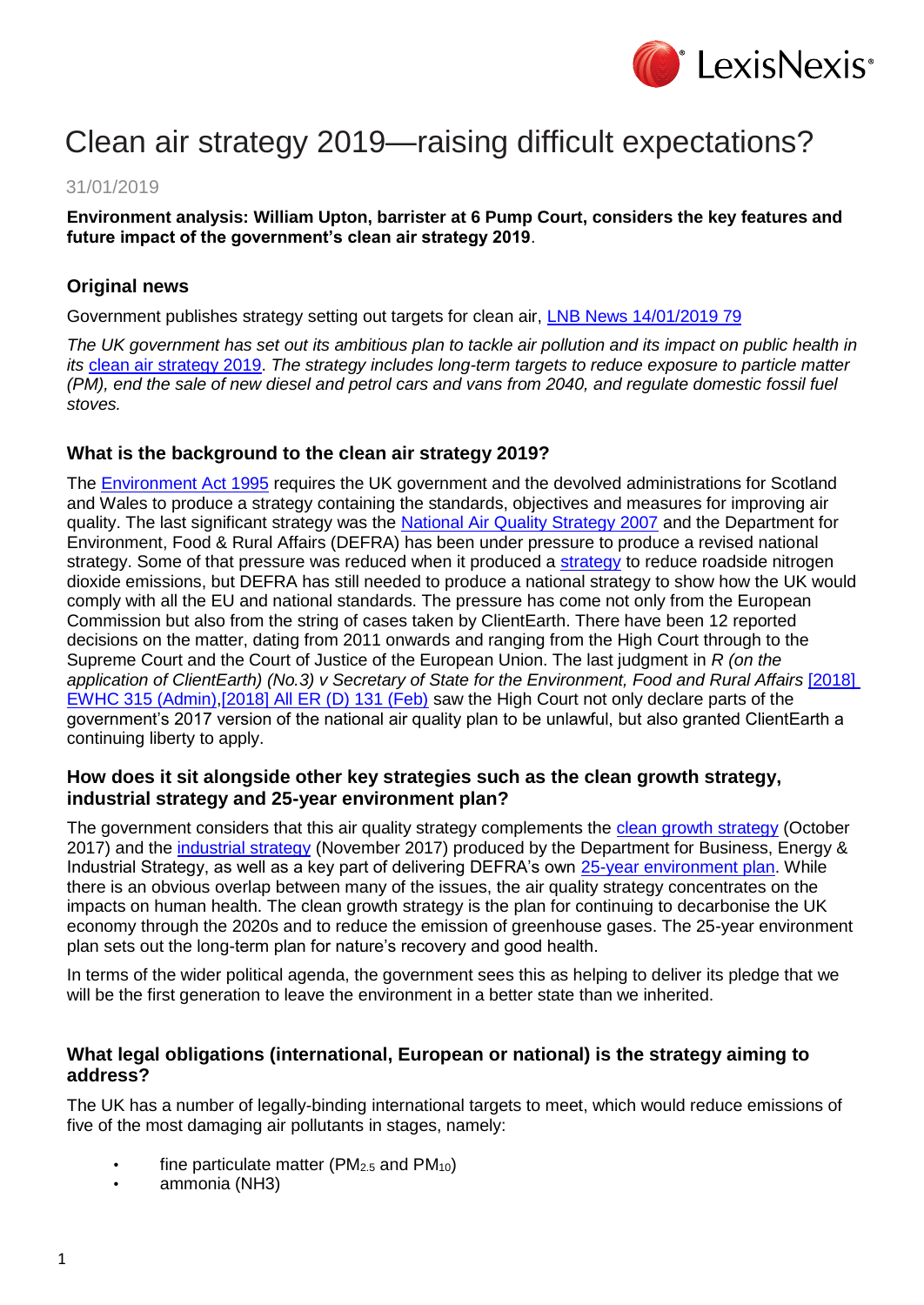

- nitrogen oxides (NOx)
- sulphur dioxide (SO2)
- non-methane volatile organic compounds (NMVOC)

These targets are set out in the EU Ambient Air Quality [Directive 2008/50/EC](https://www.lexisnexis.com/uk/lexispsl/corporatecrime/citationlinkHandler.faces?bct=A&service=citation&risb=&EU_DIR&$num!%2532008L0050%25) and the National Air Quality Standards Regulations 2010, [SI 2010/1001.](https://www.lexisnexis.com/uk/lexispsl/corporatecrime/citationlinkHandler.faces?bct=A&service=citation&risb=&UK_SI&$num!%252010_1001s_Title%25) The deadlines to reduce levels have been set at 2010. 2020. and 2030. The strategy refers to these as 'ambitious' targets. The more stringent targets for 2020 and 2030 aim to cut the harm to human health by half.

The 2019 strategy now also proposes that there will be a new goal to cut public exposure to the finest of particulate pollution (known as  $PM_{2.5}$ ) across the UK by 50% by 2025 in all areas where the level of pollution is above the World Health Organisation's (WHO) annual mean guideline level (set at 10 micrograms per cubic metre). DEFRA will publish further evidence on how this might be done later this year.

# **What are the key features of the strategy?**

DEFRA has produced a high-level strategy of some 109 pages, which sets out how the government aims to significantly reduce the emissions of the five air pollutants by 2020 and by 2030. The strategy summarises what measures have been taken to date and identifies a number of intended actions to come. It does not therefore repeat what has already been set out in the [Road to Zero strategy,](http://www.gov.uk/government/publications/reducing-emissions-from-road-transport-road-to-zero-strategy) which sets the plans to end the sale of new conventional petrol and diesel cars and vans by 2040, or the UK plan for tackling roadside nitrogen dioxide concentration. It also notes that the UK government will need to work in partnership with the governments of Scotland, Wales and Northern Ireland.

It is accepted that 'the current legislative framework has not driven sufficient action at a local level' and the strategy does state that the intention is to bring forward a new act on air quality in 2019. This may be tied into the development of the new environmental principles and governance framework outlined in the [draft Environment Bill,](http://www.gov.uk/government/publications/draft-environment-principles-and-governance-bill-2018) which was published in December 2018.

The strategy does range across all sectors of the economy. Industrial emission standards will continue to be tightened. In addition, the stated aim is that coal-fired power stations will be phased out, as will oil and coal heating. The government will also legislate to prohibit the sale of the most polluting fuels and proposes to promote the reduction of the use of non-methane volatile organic compounds in such household products as carpets, upholstery, paint, cleaning, fragrance and personal care products.

As for transport, further legislative controls are proposed concerning the use of emissions control systems, the use of mobile machinery, and to reduce impacts from the activities of railways, maritime transport and ports. In farming, the main focus is on reducing ammonia emissions, with new rules proposed on slurry use, spread and covered storage from 2025. The Environmental Permitting regime will be extended to cover the dairy and intensive beef sectors, and not just intensive pig and poultry farms.

There are likely to be new enforcement powers for local authorities. The new Environment Bill would make smoke control legislation easier to enforce. However, the strategy talks about 'the options' that are under consideration, and does not yet commit the government to any particular course of action—be it requiring local authorities to create an action plan to protect public health when there is an air pollution episode, creating a 'lead authority', imposing requirements on neighbouring local authorities and other public bodies to work collectively to tackle air pollution, or shifting the focus towards prevention rather than tackling air pollution only when limits are surpassed. The government has also said that it will explore giving powers to local authorities to go further in areas of high pollution, for example to increase the rate of upgrade of inefficient and polluting heating appliances, and to reduce the use of open fires and woodburning stoves.

The shift of focus at the local authority level towards prevention could have major impacts on planning, and DEFRA want to work with the Ministry of Housing, Communities and Local Government (MHCLG) to strengthen the planning practice guidance on air quality to ensure planning decisions help to drive improvements in air quality. The [revised NPPF](http://www.gov.uk/government/collections/revised-national-planning-policy-framework) (July 2018) does not elaborate extensively on how the local planning authorities should seek to meet these tougher requirements, even though its provisions on air quality are more detailed and strategic than those in the 2012 NPPF.